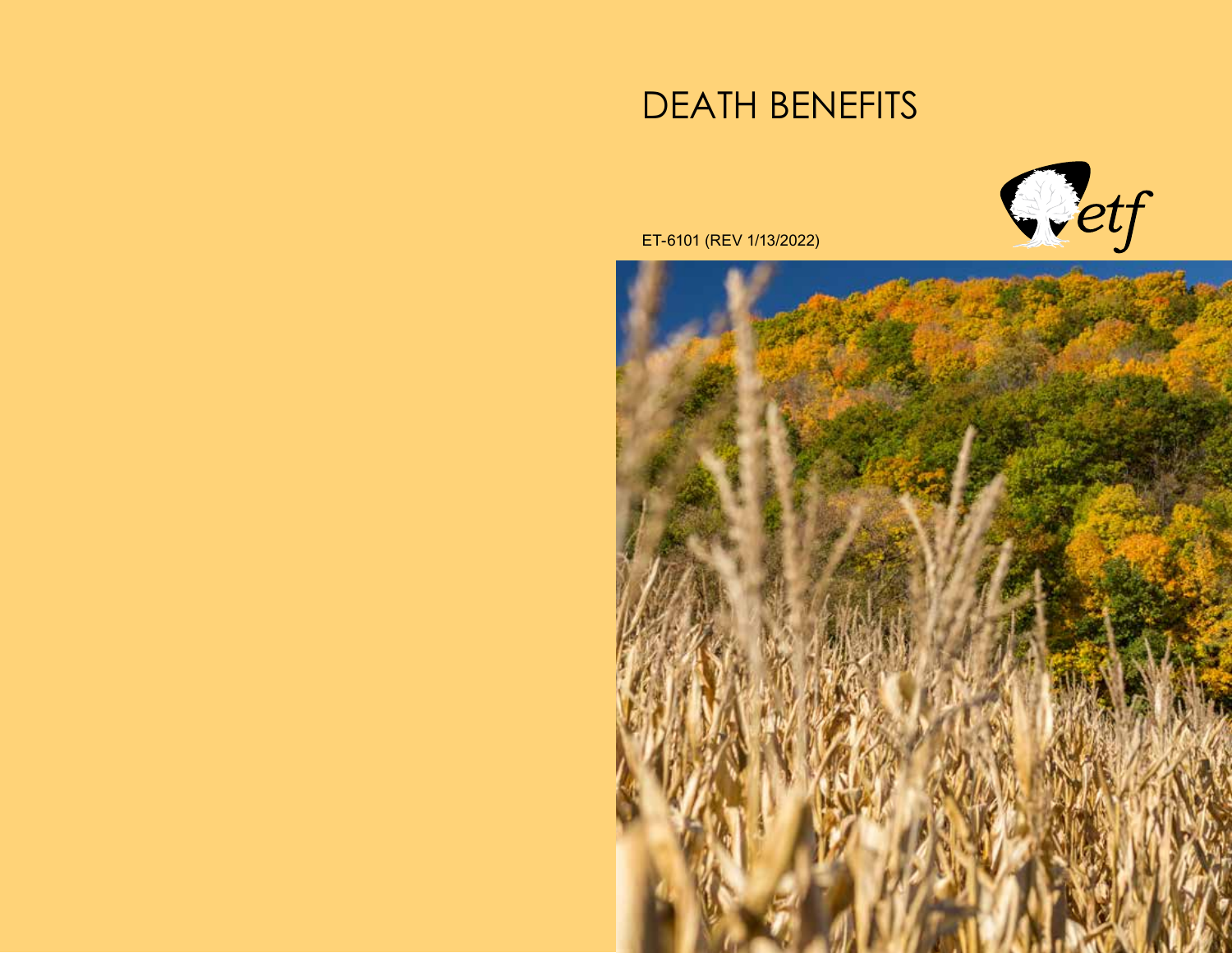# **Table of Contents**

| Life Insurance for Former Employees, Including Retirees6 |  |
|----------------------------------------------------------|--|
|                                                          |  |
|                                                          |  |
|                                                          |  |

ETF has made every effort to ensure that this brochure is current and accurate. However, changes in the law or processes since the last revision to this brochure may mean that some details are not current. Visit etf.wi.gov to view the most current version of this document. Please contact ETF if you have any questions about a particular topic in this brochure.

ETF complies with applicable federal civil rights laws and does not discriminate on the basis of race, color, national origin, age, disability or sex in the provision of programs, services or employment. For more information please view ETF's [Nondiscrimination and Language Access \(ET-8108\)](https://etf.wi.gov/resource/nondiscrimination-and-language-access) available at [etf.wi.gov](https://etf.wi.gov/). To request this information in another format, call 1-877-533-5020 (toll free). We will try to find another way to get the information to you in a usable form.

Cover photo courtesy of the Wisconsin Department of Tourism.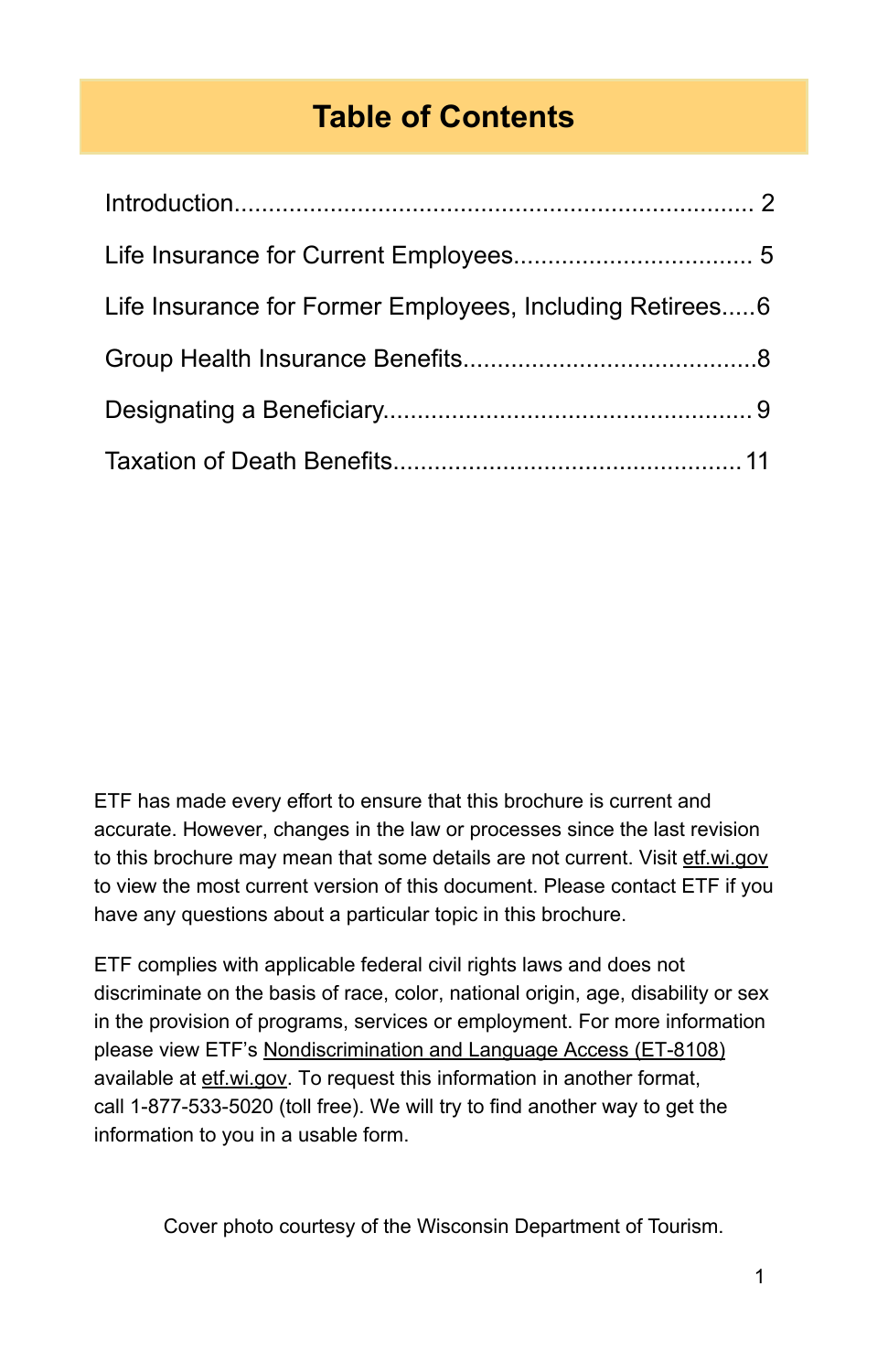## **Introduction**

The Department of Employee Trust Funds administers three programs that may provide death benefits to your survivors:

- The Wisconsin Retirement System
- Group Life Insurance
- Group Health Insurance

In the event of your death, your survivors should contact ETF immediately because they may be eligible for benefits from one or more of these programs. ETF will send your beneficiary(ies) information about how to apply for any available death benefits they may be eligible for.

The amount of WRS benefits payable to your beneficiaries depends on whether you die before you begin a retirement benefit or after.

Death benefits changed as a result of 1999 Wisconsin Act 11. If you are a beneficiary of a participant who died or terminated employment prior to January 1, 2000, contact ETF for death benefit information.

#### **Before Retirement**

Provided you did not close your WRS account by taking a separation benefit, your beneficiaries are entitled to a benefit whether your death occurs while you are still working for a WRS employer (as an "active" member) or you have terminated all WRS employment but are not yet receiving a retirement benefit ("inactive" member).

Alternate payees are also considered inactive members under the WRS. Both active and inactive members receive updated death benefit information annually on their *Statement of Benefits* (ET-7365).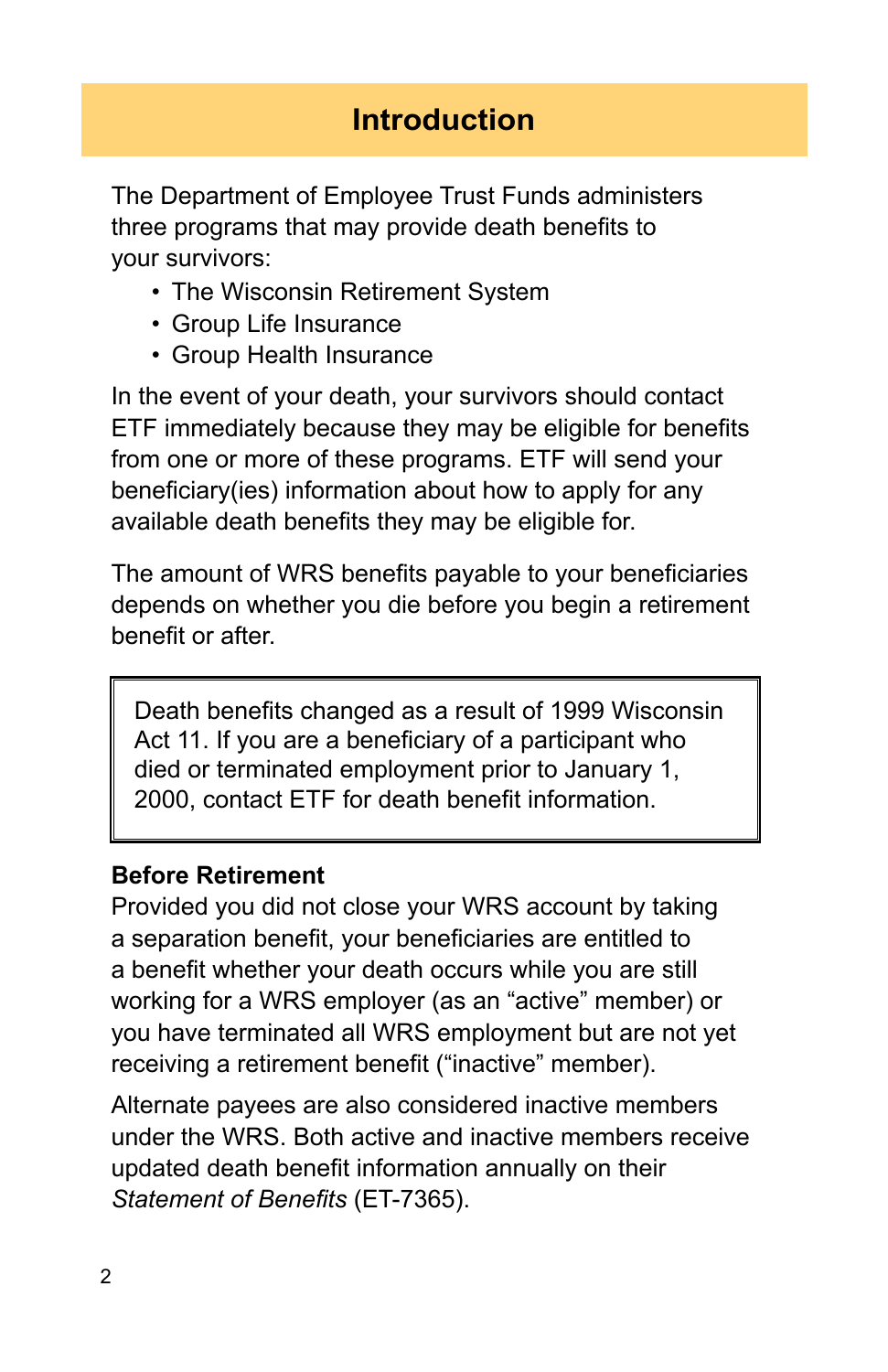**Active members:** The amount of your WRS death benefit depends on whether you have reached minimum retirement age (MRA), which is age 55 for most; age 50 for protective occupations.

- *If you are under MRA at the time of death:* Your beneficiaries will receive your employee- and employerrequired contributions, additional contributions (if applicable), and accumulated interest.
- *If you are at or above MRA at the time of death*: The amount of the death benefit is determined using the calculations described below. Your beneficiaries will receive the highest amount of the two calculations. Your beneficiary(ies) *must be* one or more individual(s) **or**  a trust in which one or more living individual(s) has a beneficiary interest.
	- *1. Money Purchase Calculation:* The money purchase calculation is the total of your employee and employer required contributions, additional contributions (if applicable), and accumulated interest.
	- *2. Special Death Benefit:* A special death benefit is calculated as though you retired on your date of death and selected a joint and survivor annuity option, continued in full to your oldest beneficiary. This formula calculation may provide a greater death benefit if it is higher than your money purchase retirement calculation at the time of your death.

 See the *[Calculating Your Retirement Benefits](https://etf.wi.gov/resource/calculating-your-retirement-benefits)* (ET-4107) brochure for additional information about benefit calculations.

**Inactive members:** Your beneficiaries will receive your employee-required contributions, additional contributions (if applicable), and accumulated interest. Employer-required contributions are not included.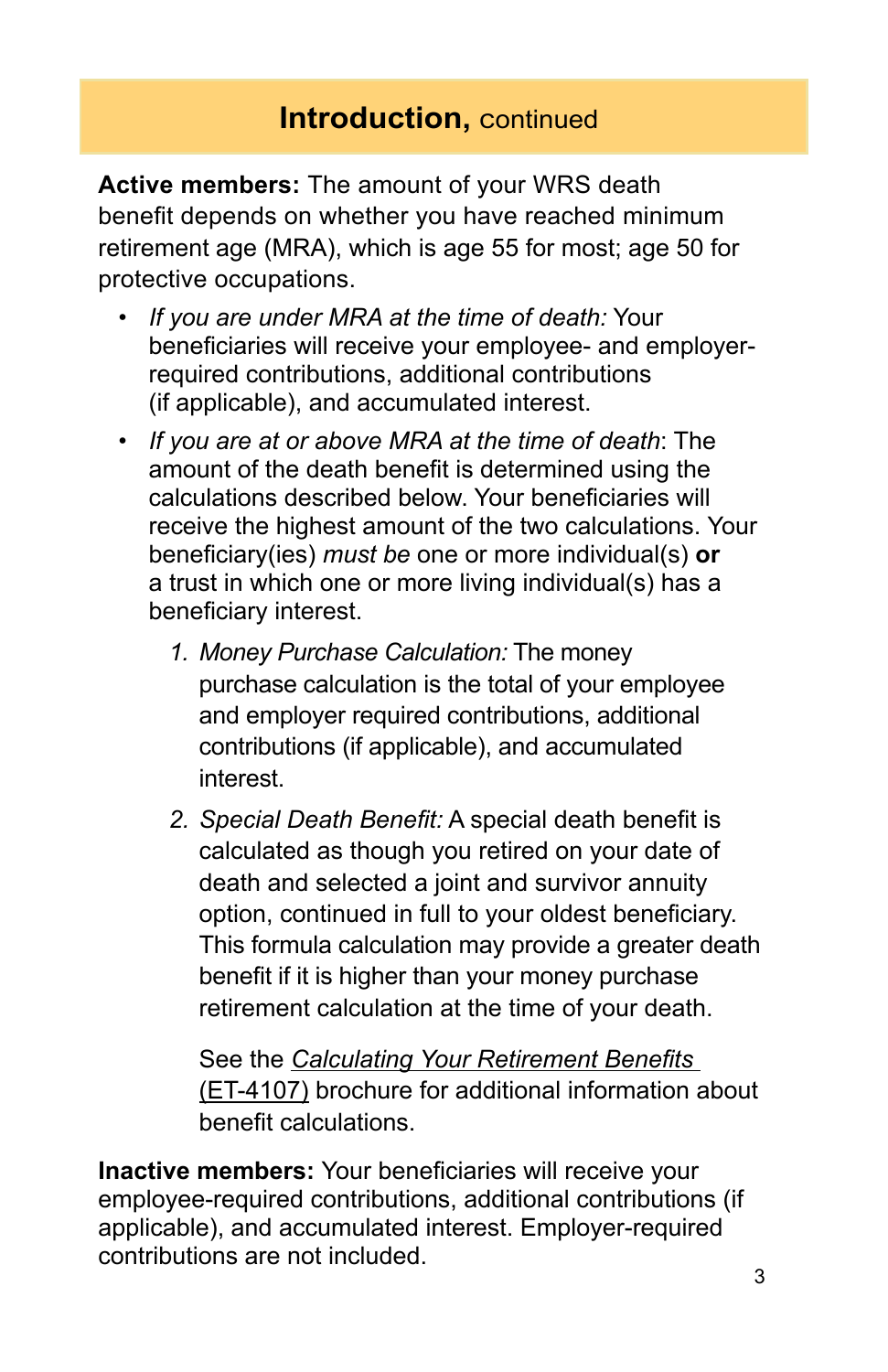## **Introduction,** continued

#### **After Retirement**

If your death occurs after you began a WRS annuity, death benefits are determined by the annuity option you selected upon retirement. For detailed information about annuity options, see the *[Choosing an Annuity Option](https://etf.wi.gov/resource/choosing-annuity-option)* (ET-4117) brochure available at [etf.wi.gov.](http://etf.wi.gov)

If you selected the *For Annuitant's Life Only* option, your annuity will be paid for as long as you live and will end upon your death. There are no death benefits due with this option.

The remaining annuity options, such as life annuities with a guaranteed number of payments or joint and survivor options, provide varying levels of death benefits.

In general, joint and survivor annuities provide better death benefit protection to a surviving spouse or domestic partner than the other annuity options.

If you selected an annuity with an accelerated payment option, the death benefit is impacted by the life annuity option selected:

If you die while receiving an accelerated payment option, the temporary accelerated portion of your annuity is paid as a death benefit until you would have reached age 62. Any additional death benefits are based on the after-age-62 portion of your annuity that may be payable to a named survivor or beneficary(ies).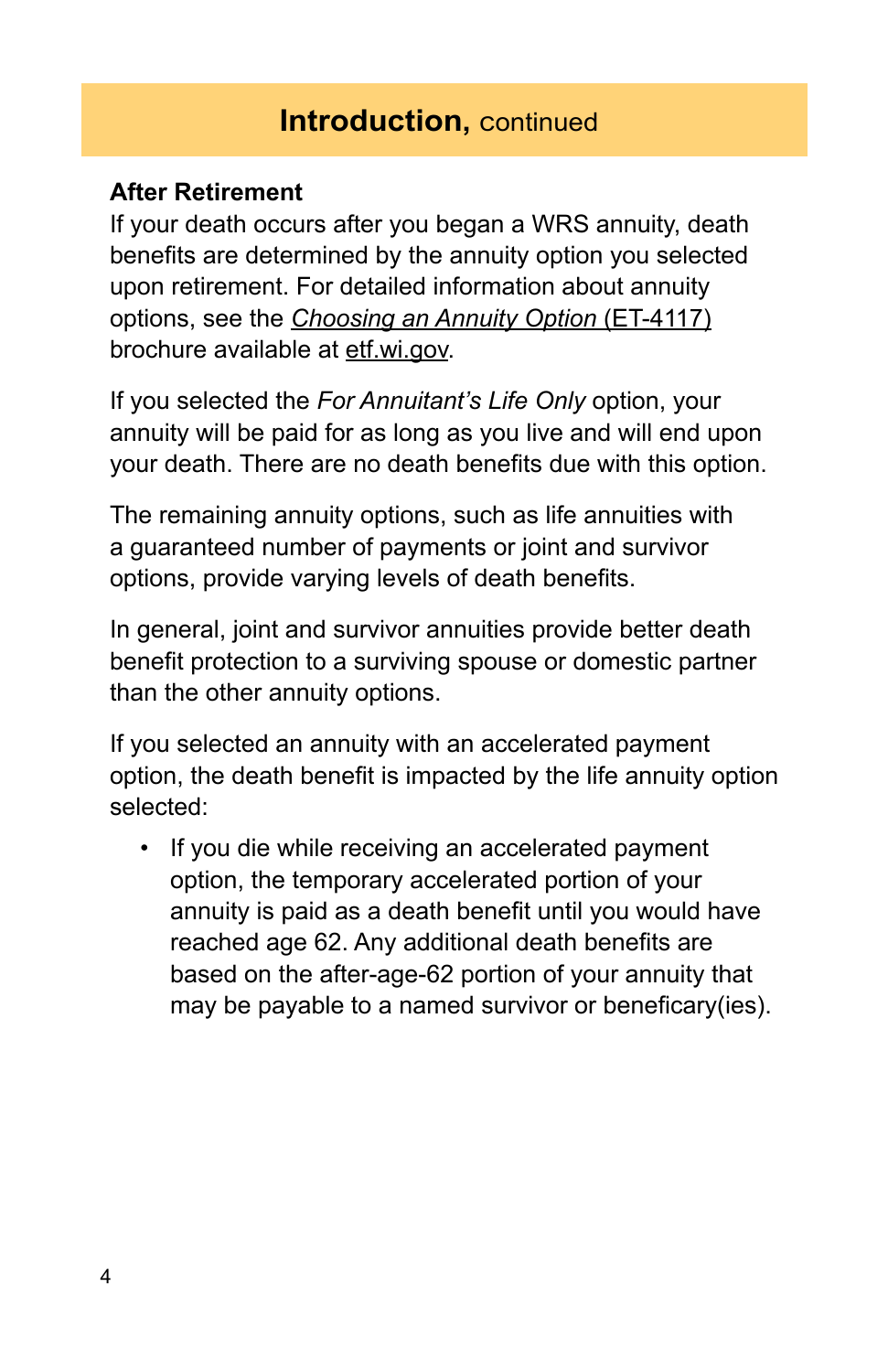# **Life Insurance for Current Employees**

The benefits payable under the Wisconsin Public Employers Group Life Insurance Program depends on your age at the time of death.

If you are under age 70:

- "Basic" insurance is the minimum death benefit. It is equal to your highest year of WRS earnings rounded to the next higher \$1,000.
- Depending on the insurance options offered by your employer and the levels you selected, your insurance benefit may total as much as five times the Basic insurance coverage.
- For accidental deaths, the death benefit is doubled.

If you are age 70 or older:

- If you are a local government employee, the minimum death benefit is equal to 25% of your Basic insurance. However, some local employers elected to increase the minimum death benefit to 50% of the Basic insurance coverage.
- If you are a state government employee, the minimum death benefit will be equal to 50% of your Basic insurance.
- Depending on the insurance options offered by your employer and the levels you selected, you may have additional amounts of insurance.
- There is no accidental death benefit for insured employees who are age 70 and older.

 death benefits. For additional information, see *The Wisconsin* brochure available online at <u>[etf.wi.gov.](http://etf.wi.gov)</u><br>5 Contact your employer for detailed information regarding the coverage options you have selected and the associated *[Public Employers Group Life Insurance Program](https://etf.wi.gov/resource/wisconsin-public-employers-group-life-insurance-program)* (ET-2101)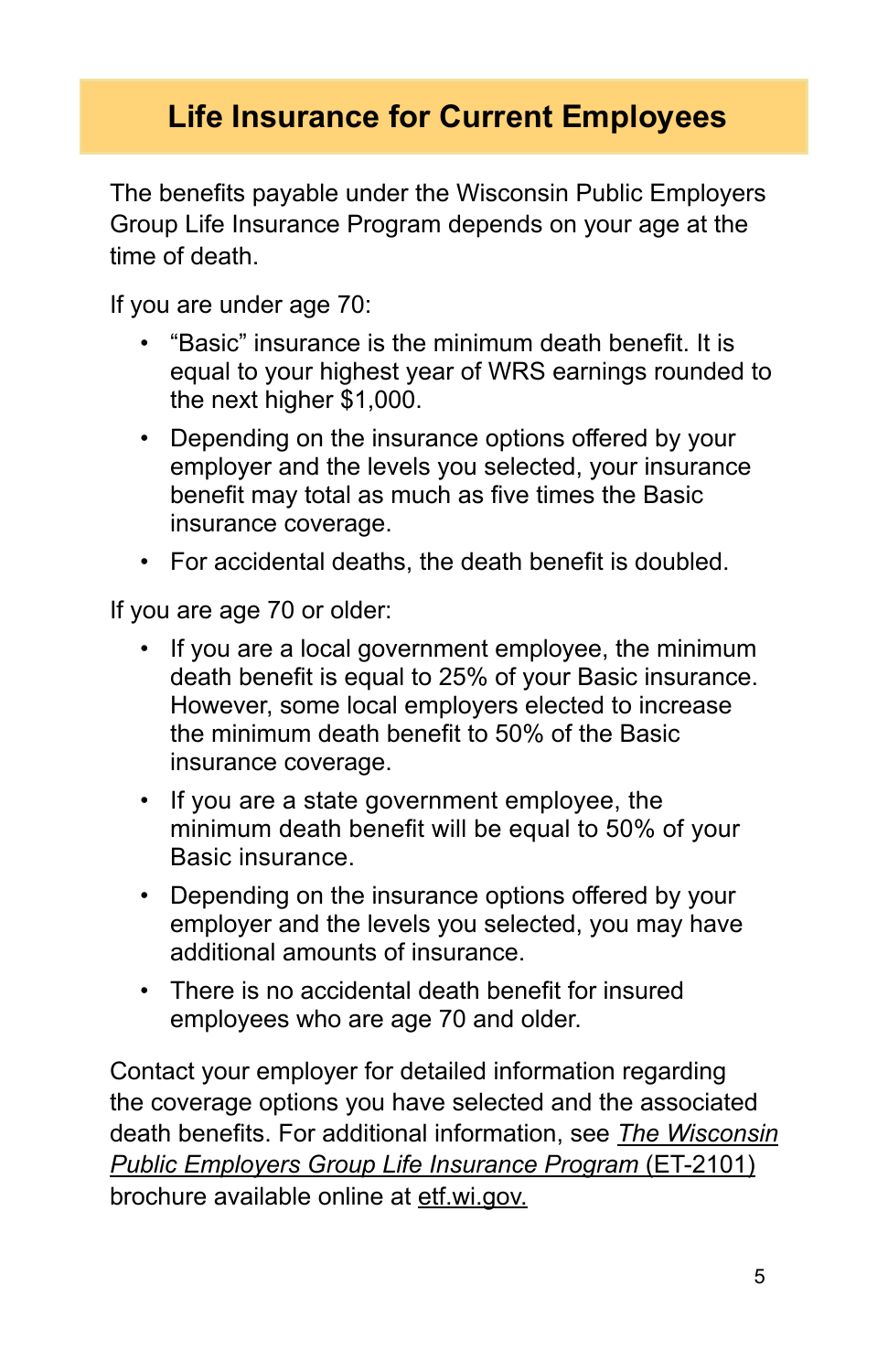# **Life Insurance for Former Employees, Including Retirees**

#### **Eligibility**

 longer work for the WRS if your WRS coverage began before You are eligible to continue group life insurance after you no January 1, 1990 **or** you have been covered by the group life insurance plan in five calendar years beginning January 1, 1990. In addition, you must also meet one of the following requirements:

- You are receiving an immediate WRS annuity or meet all of the requirements for receiving an immediate WRS annuity except the filing of an application.
- The sum of the years of your creditable service in the WRS on January 1, 1990 plus your years of group life insurance coverage after 1989 equals 20 years.
- You have at least 20 years of WRS service on payroll with your last employer.

## **Insurance Coverage and Premiums**

If you are under age 65 and elect to continue life insurance after you no longer work for the WRS, the value of your insurance and the cost of your premiums will remain the same. If you begin an immediate annuity, premiums will be deducted from your monthly payments. If your monthly annuity payment is not large enough to cover the cost of all of your deductions, Securian will bill you directly for the life insurance premiums.

If you do not take an immediate annuity, you must file a *[Group Life Insurance Program Continuation Application](https://etf.wi.gov/resource/group-life-insurance-continuation-application)*  [\(ET-2154\)](https://etf.wi.gov/resource/group-life-insurance-continuation-application) to continue insurance. You will then pay premiums directly to Securian.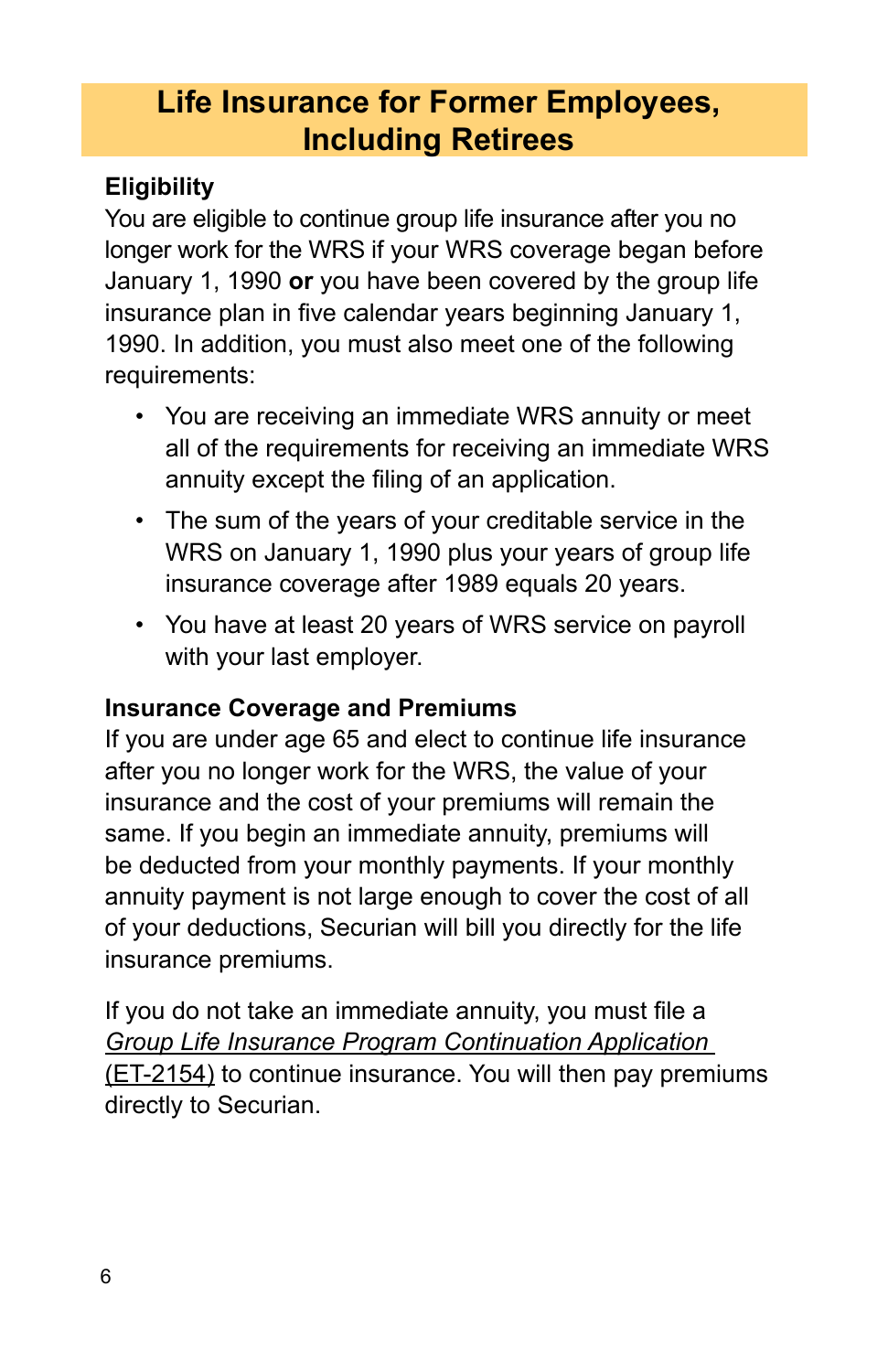## **Life Insurance for Former Employees,**  continued

When you reach age 65, you may only continue the Basic insurance coverage, at a reduced rate. If you are a state employee, reduced Basic insurance will continue as follows:

- At age 65, the value of your benefit would equal 75% of the Basic insurance coverage.
- At age 66, the value of your benefit would equal 50% of the Basic insurance coverage.
	- No further reduction occurs after age 66.

For local government employees whose employer filed a resolution to provide a final reduced benefit, the insurance reductions are the same as above except that the Basic insurance may reduce to 25% at age 67. No further reduction occurs after age 67.

There is no accidental death and dismemberment benefit on post-retirement coverage for either state or local government employees.

## **Living Benefit**

If you are insured under the Wisconsin Public Employers Group Life Insurance Program, you may apply to receive all or a part of your life insurance while still living, provided you are diagnosed with a terminal condition caused by illness or injury and have a life expectancy of twelve months or less.

You are not allowed to claim more benefits than the amount for which you are insured. If you have any remaining life insurance at the time of your death, it is payable to your beneficiary as a death benefit. Living benefits may be taxable to the recipient as regular income in the year of payment. Please contact ETF for more information about this provision, or see the *[Living Benefits](https://etf.wi.gov/resource/living-benefits-brochure)* (ET-2327) brochure available at [etf.wi.gov.](http://etf.wi.gov)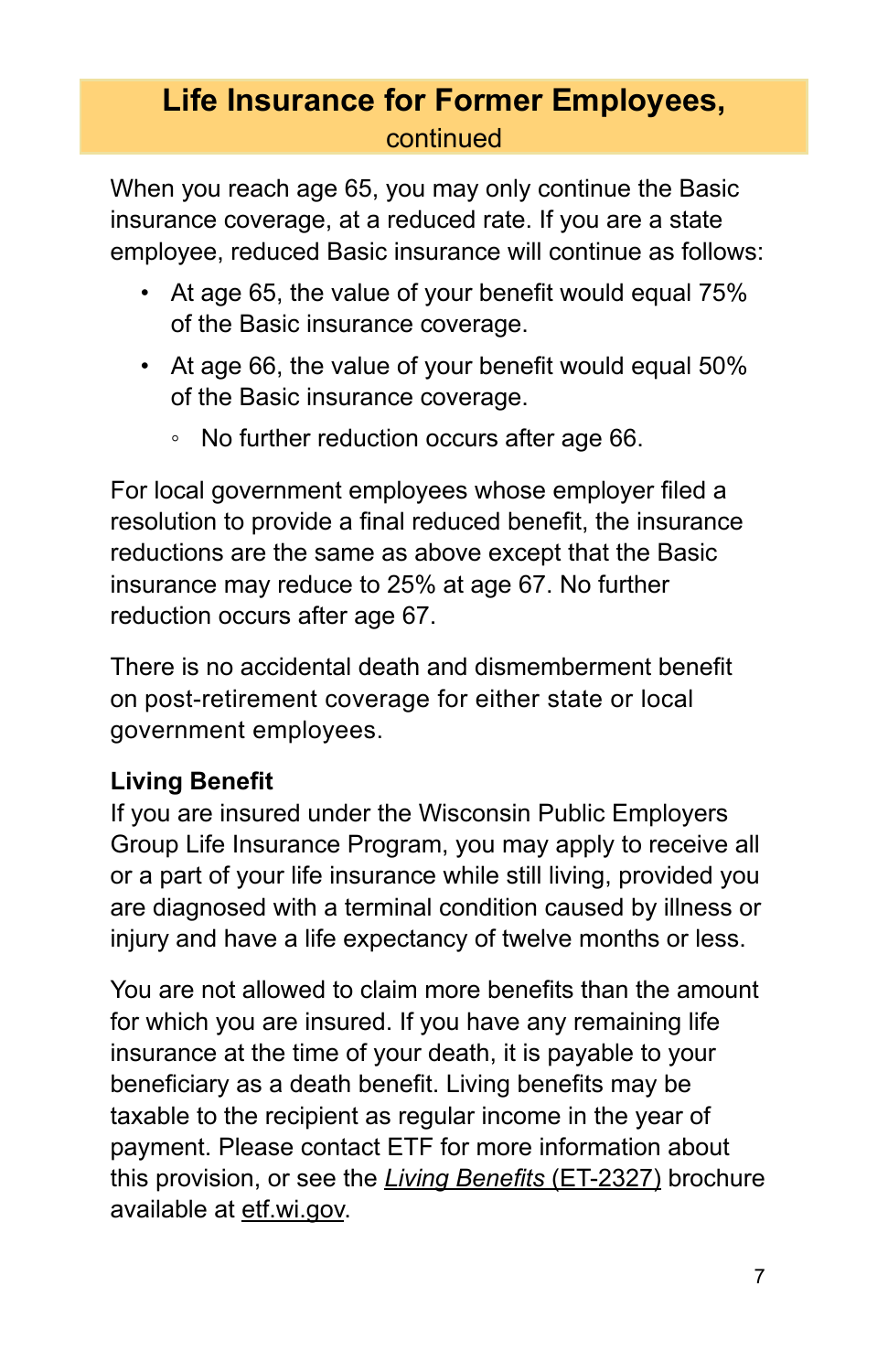# **Group Health Insurance Benefits**

If you die as an active or retired employee with family coverage, your surviving insured dependents have the right to continue coverage for life. Your dependent children may continue coverage until eligibility ceases, if they:

- were enrolled at the time of death,
- were previously insured and regain eligibility, or
- are your children who were born after your death.

Health insurance coverage will automatically continue for covered surviving dependents. Surviving dependents may terminate the health insurance coverage by providing written notice to ETF. See the *[Group Health Insurance](https://etf.wi.gov/resource/group-health-insurance)* (ET-4112) brochure for additional information.

**Special note for state employees and state retirees**: If you have family coverage in effect upon your death, your unused sick leave credits may be used to pay group health insurance premiums for eligible survivors. If you have escrowed sick leave credits, your surviving dependents may continue to escrow the credits or apply to convert the credits to pay health insurance premiums.

**Special note for graduate assistants**: If you have family coverage in effect at the time of your death, your covered surviving dependents are eligible for COBRA Continuation.

**Special note for local Wisconsin Public Employer members**: If your surviving dependent(s) terminates coverage, they may re-enroll during open enrollment, provided your former employer still participates in the WPE Group Health Insurance Program.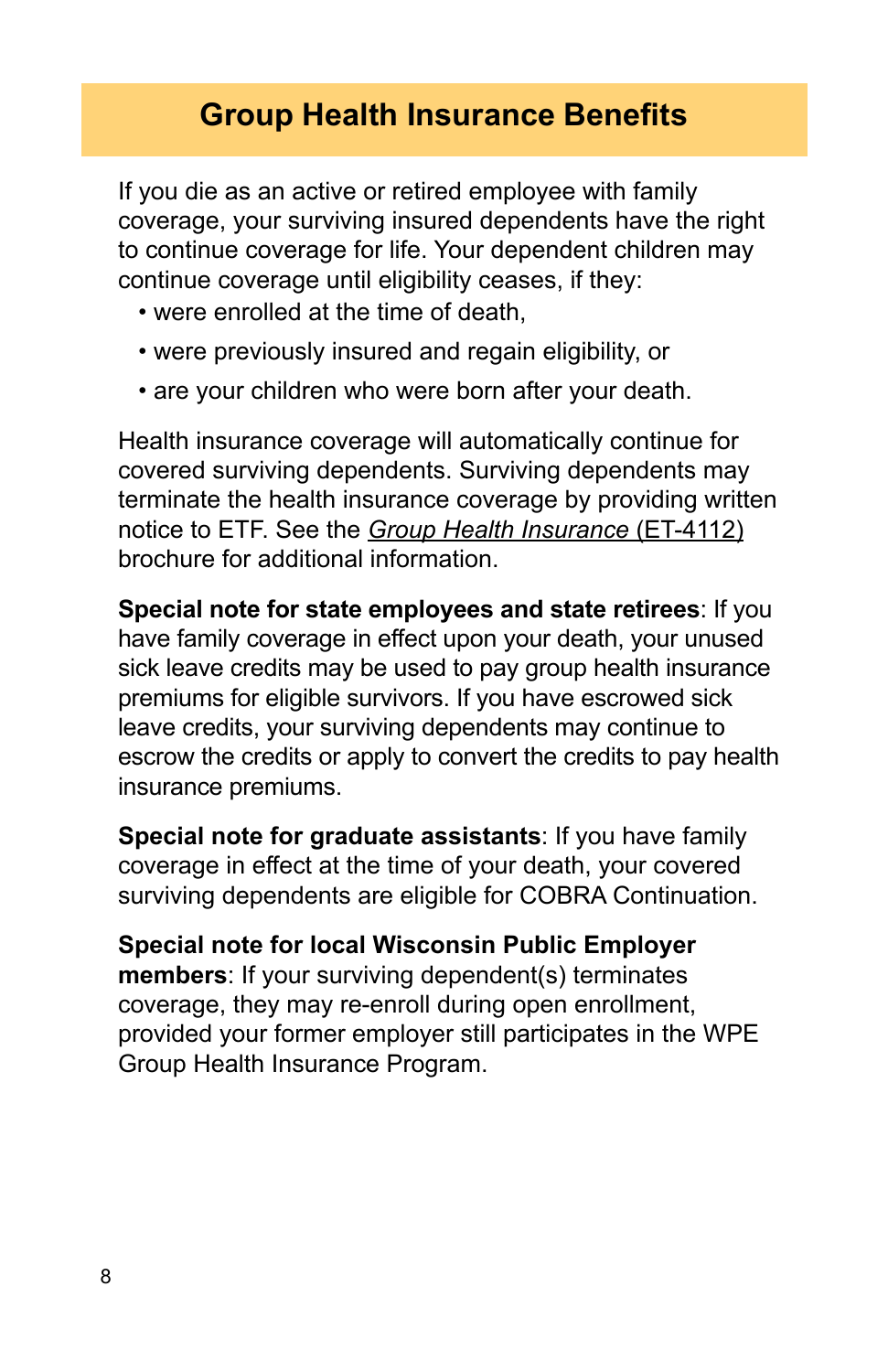# **Designating a Beneficiary**

Death benefits are always paid according to the most recent, valid beneficiary designation on file with ETF prior to your death. If a beneficiary designation is not on file, death benefits will be paid according to statutory standard sequence. It is important that you periodically review your designation because **your beneficiary information does not automatically change when a significant life event occurs**, such as a marriage, divorce, or birth.

Designation by letter is not acceptable. However, beneficiary designations may be changed or updated at any time by submitting a *[Beneficiary Designation](https://etf.wi.gov/resource/beneficiary-designation)* (ET-2320) or a *[Beneficiary Designation-Alternate](https://etf.wi.gov/resource/beneficiary-designation-alternate)* (ET-2321) form to ETF. These forms are available at [etf.wi.gov](https://etf.wi.gov/) or from ETF. When ETF receives a new and valid beneficiary designation, it supersedes your previous designation.

**Joint and survivor annuities are the exception**. With these annuity options, the named survivor cannot be changed.

#### **Standard Sequence Beneficiaries**

If you have not filed a valid beneficiary designation, death benefits are paid according to the statutory standard sequence shown below.

**Group 1.** Surviving spouse or domestic partner.

**Group 2.** Children (biological or legally adopted). If one of your children dies before you, that child's share is divided among your deceased child's children.

**Group 3.** Parent(s).

**Group 4.** Brother(s) and sister(s). If one of your siblings dies before you, that sibling's share is divided among your deceased sibling's children.

If there are no survivors in Groups 1 through 4, any death benefits will be paid to your estate.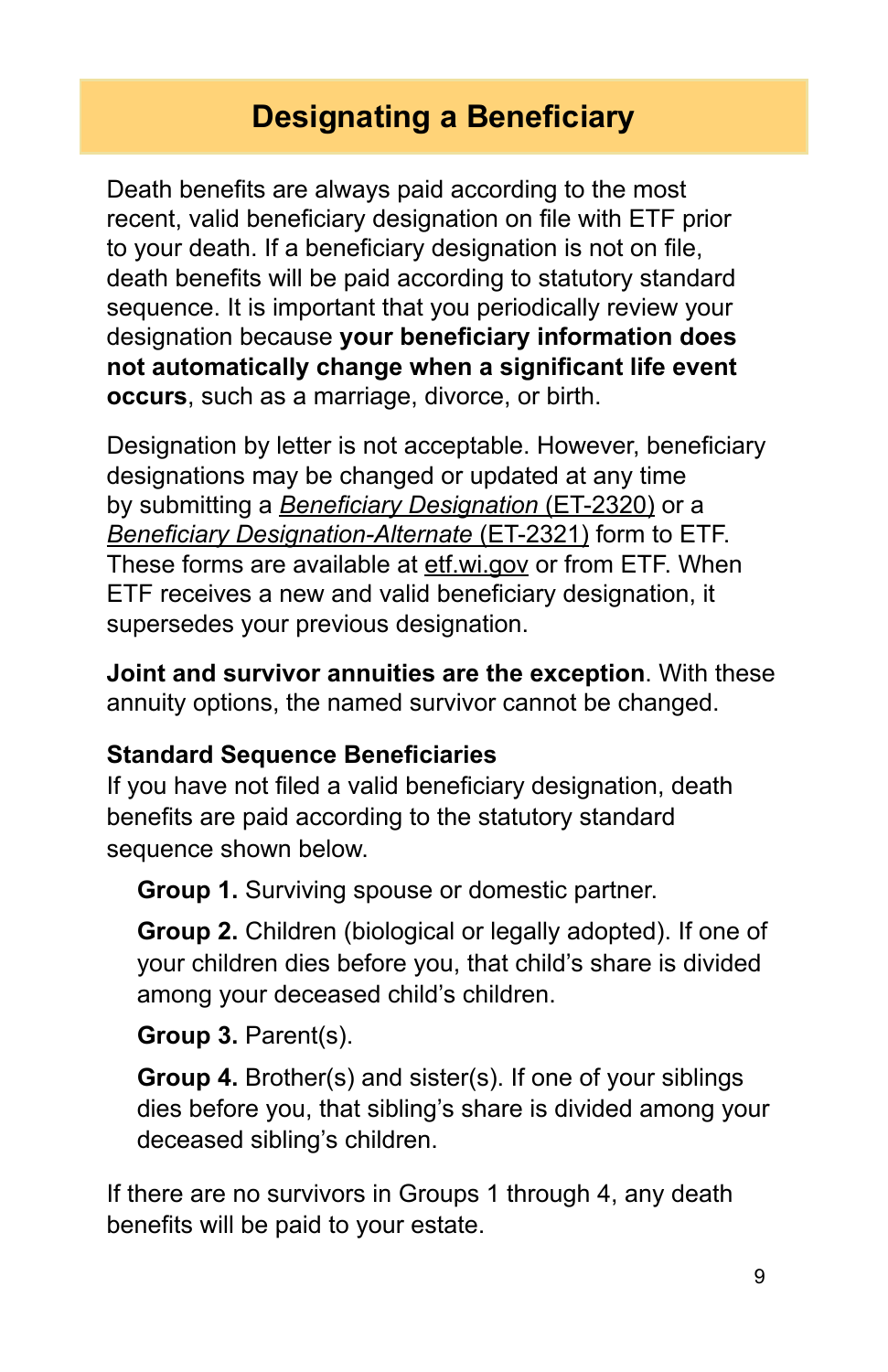# **Designating a Beneficiary, continued**

Payment will be made to the person(s) in the lowest numbered group that contains one or more living persons. Wills do not govern the payment of benefits from ETF. If your estate is the named beneficiary, payment will be made to, and distributed by, the estate.

#### **Alternate Payees**

If you were awarded a portion of your former spouse or domestic partner's WRS account, you are entitled to name beneficiaries for any potential death benefits associated with your alternate payee account. For alternate payees who are already receiving a monthly annuity payment, death benefits are determined by the annuity option originally selected.

If you are an alternate payee with more than one WRS account, you may name beneficiaries for each account by filing separate designations. Examples of multiple accounts include:

- An alternate payee account plus your own account as a covered WRS employee.
- An alternate payee account plus one or more accounts as a beneficiary.
- More than one alternate payee account.

Contact ETF with any questions you may have about designating beneficiaries.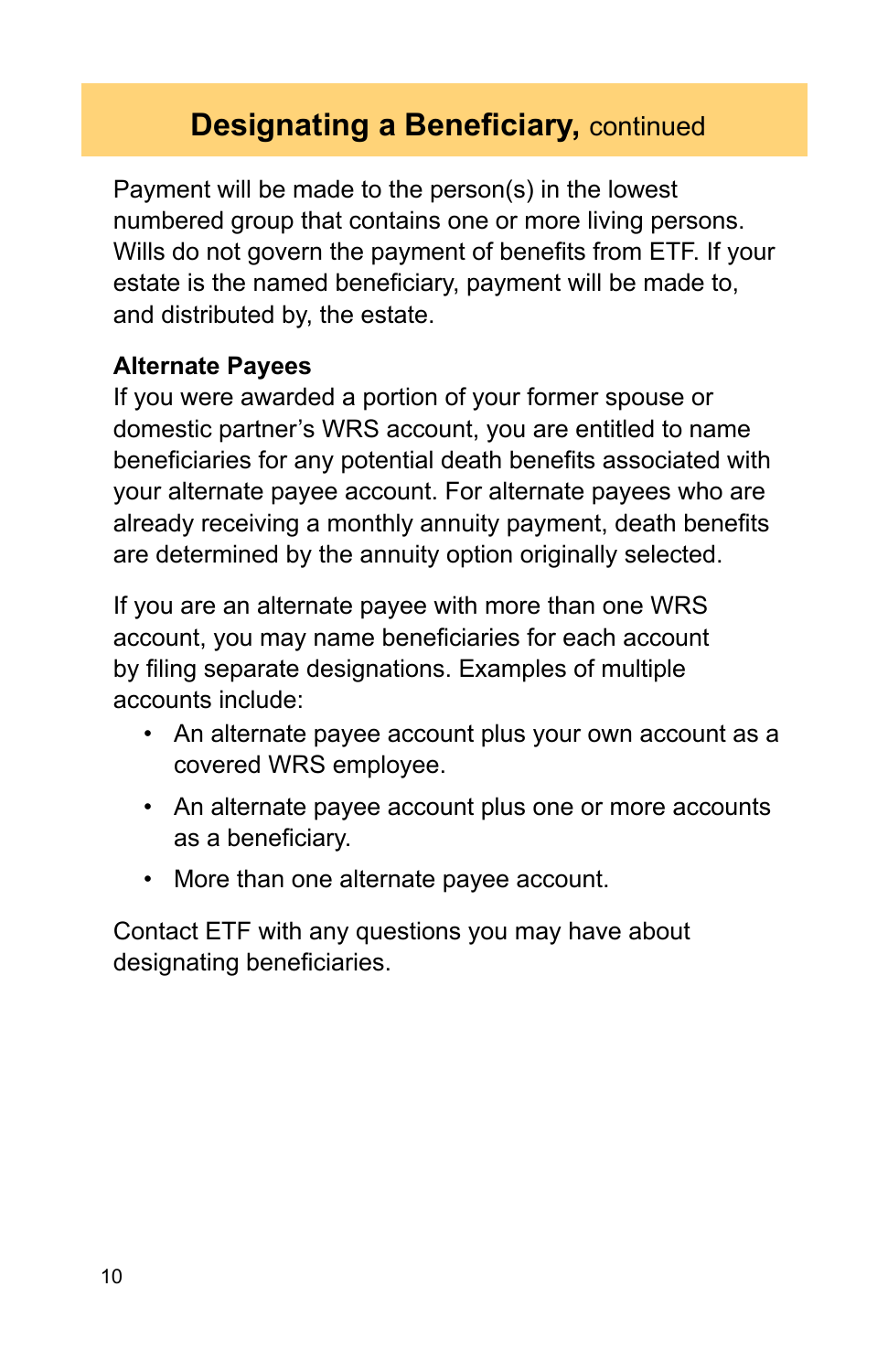# **Taxation of Death Benefits**

#### **Taxability**

Some death benefits include both taxable and nontaxable WRS contributions. Nontaxable contributions are paid by the WRS participant from post-tax dollars. Any death benefit in excess of nontaxable contributions is considered taxable income to beneficiaries. For additional information, see the *[Tax Liability on WRS Benefits](https://etf.wi.gov/resource/tax-liability-wrs-benefits)* (ET-4125) brochure, available at [etf.wi.gov](http://etf.wi.gov).

If a WRS account includes both required and additional contributions, beneficiary(ies) may take a lump-sum payment from the additional contributions and leave the required contributions. **If they do so, eligibility for income averaging and capital gains treatment may be lost.** 

WRS death benefits may include a taxable portion that would need to be included on both a state and federal income tax return. For more information regarding income or estate tax, contact your tax advisor or the appropriate tax authority.

#### **Rollovers**

A beneficiary may roll over your lump-sum payment if they are:

- The spouse of the WRS account holder.
- Not the spouse of the WRS account holder, and you are receiving this payment because that person named you on a beneficiary designation form filed with ETF.
- Not the spouse of the WRS account holder and you are receiving this payment as a beneficiary of that person under s. 40.02 (8) (a) 1. or 2., Wisconsin Statutes.
- A trust with specific, named beneficiaries who were named by the WRS account holder.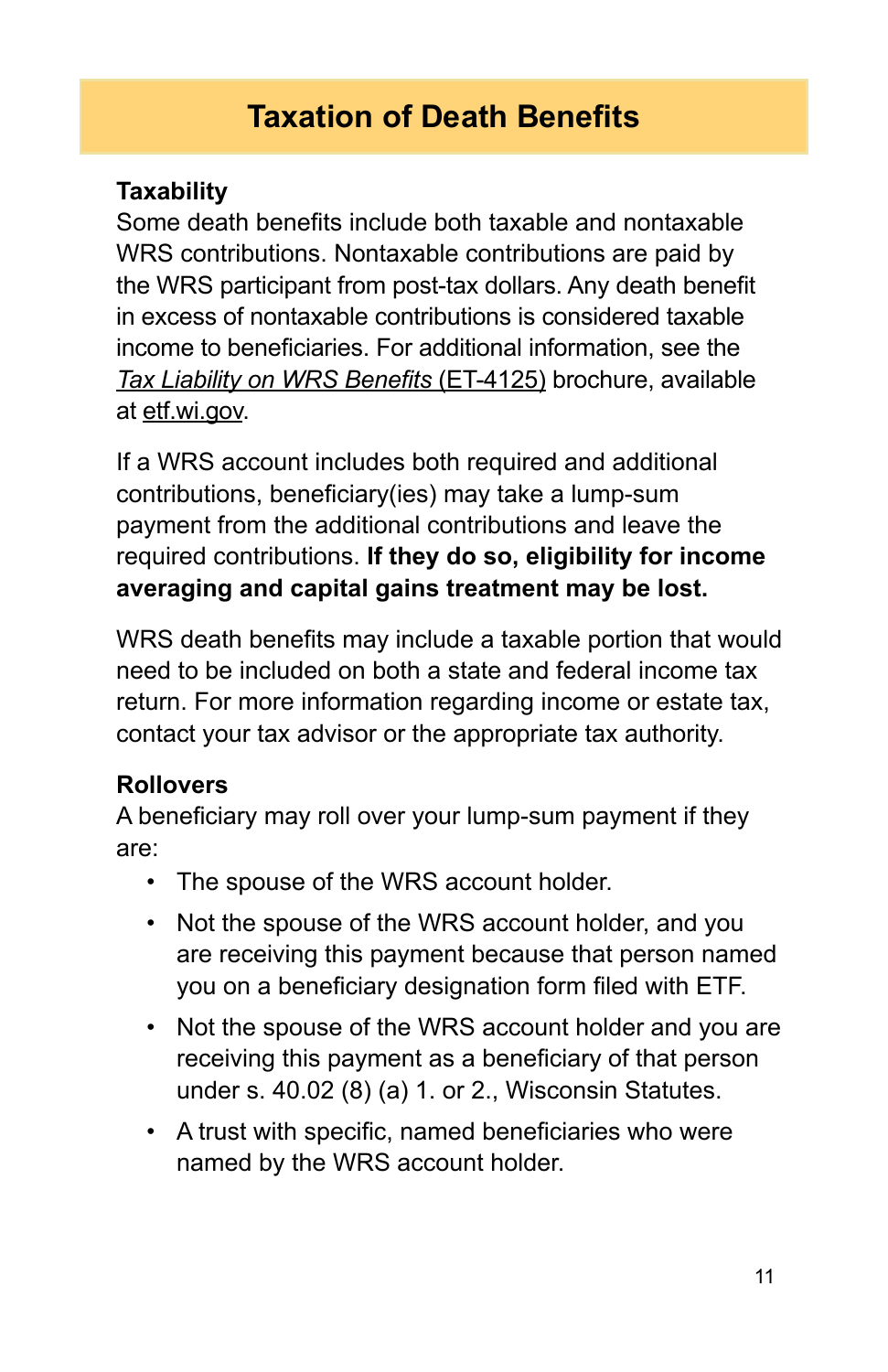The beneficiary may not roll over the lump-sum payment if they are:

- Receiving this payment from the WRS account holder's estate, either by the terms of a will or through intestacy (dying without a will) under s. 852.01, Wisconsin Statute.
- The beneficiary of someone who received this account from the WRS account holder.
- A non-spouse beneficiary and it is more than four years after the year of the WRS account holder's death.

Where they may roll over the lump sum depends on whether they are a spouse or a non-spouse beneficiary.

- If a spouse beneficiary, they may roll the lump-sum death benefit into a traditional IRA [408(a)] or Roth IRA [408(b)], Section 403(b) tax-sheltered annuity, Section 457 governmental deferred compensation plan, or other eligible employer plan.
- If a designated beneficiary of a deceased WRS member (other than a surviving spouse), they may be able to roll over all or part of the distribution that they are eligible to receive. The distribution must be a direct trustee-totrustee transfer to a traditional or Roth IRA that was set up to receive this distribution. The transfer will be treated as an eligible rollover distribution and the receiving plan will be treated as an inherited IRA. For more information about inherited IRAs, see chapter 1 of the IRS Publication 590-B, *What if You Inherit an IRA*?

Beneficiary(ies) *may not* roll a lump-sum payment into their own WRS account.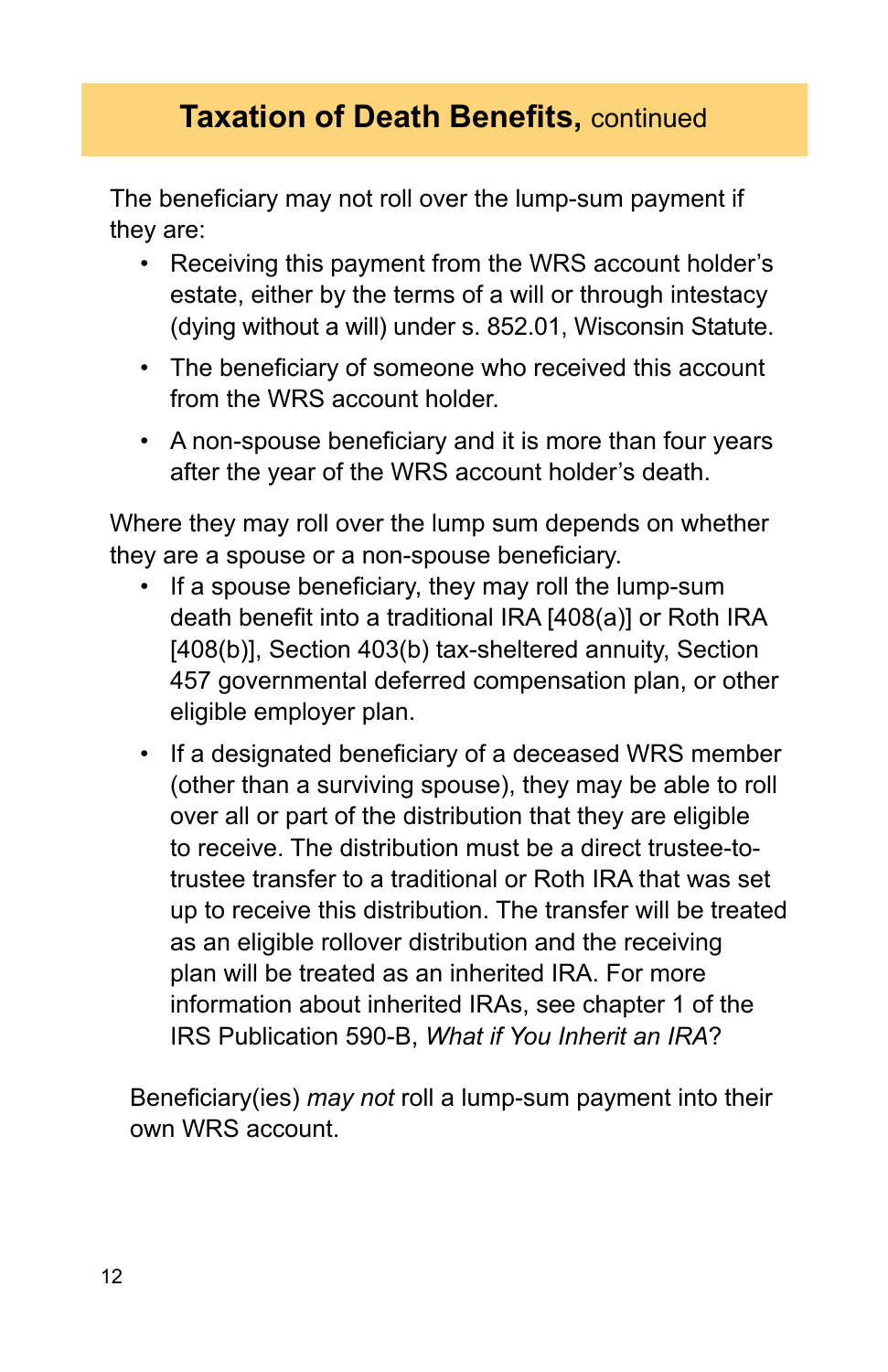#### **Application Deadlines**

There are specific federal tax laws that regulate when a beneficiary of a WRS account must begin distribution. Beneficiaries who do not comply with these laws may be subject to federal excise taxes or penalties.

#### **If you are a beneficiary of a member who was receiving a WRS annuity at the time of death, the following deadlines apply to you:**

- *1. Monthly Annuity*—If you are eligible for and want to receive a monthly annuity, ETF must receive your application by the end of the third month after the month in which ETF sent you the application.
- *2. Lump Sum*—The benefit will automatically be paid as a lump sum if ETF does not receive your application for a monthly annuity by the deadline.

#### **If you are a non-spouse beneficiary of a member who died before beginning their retirement benefit, the following deadlines apply to you:**

- *1. Monthly Annuity*—If you are eligible for and want to receive a monthly annuity, ETF must receive your application by the last working day of September in the calendar year following the year of the member's death. The annuity effective date may not be later than November 1 of that year.
- *2. Lump Sum*—If you are eligible for and want to receive a lump-sum payment, ETF must receive your application by the last working day of September in the fifth calendar year following the year of the member's death.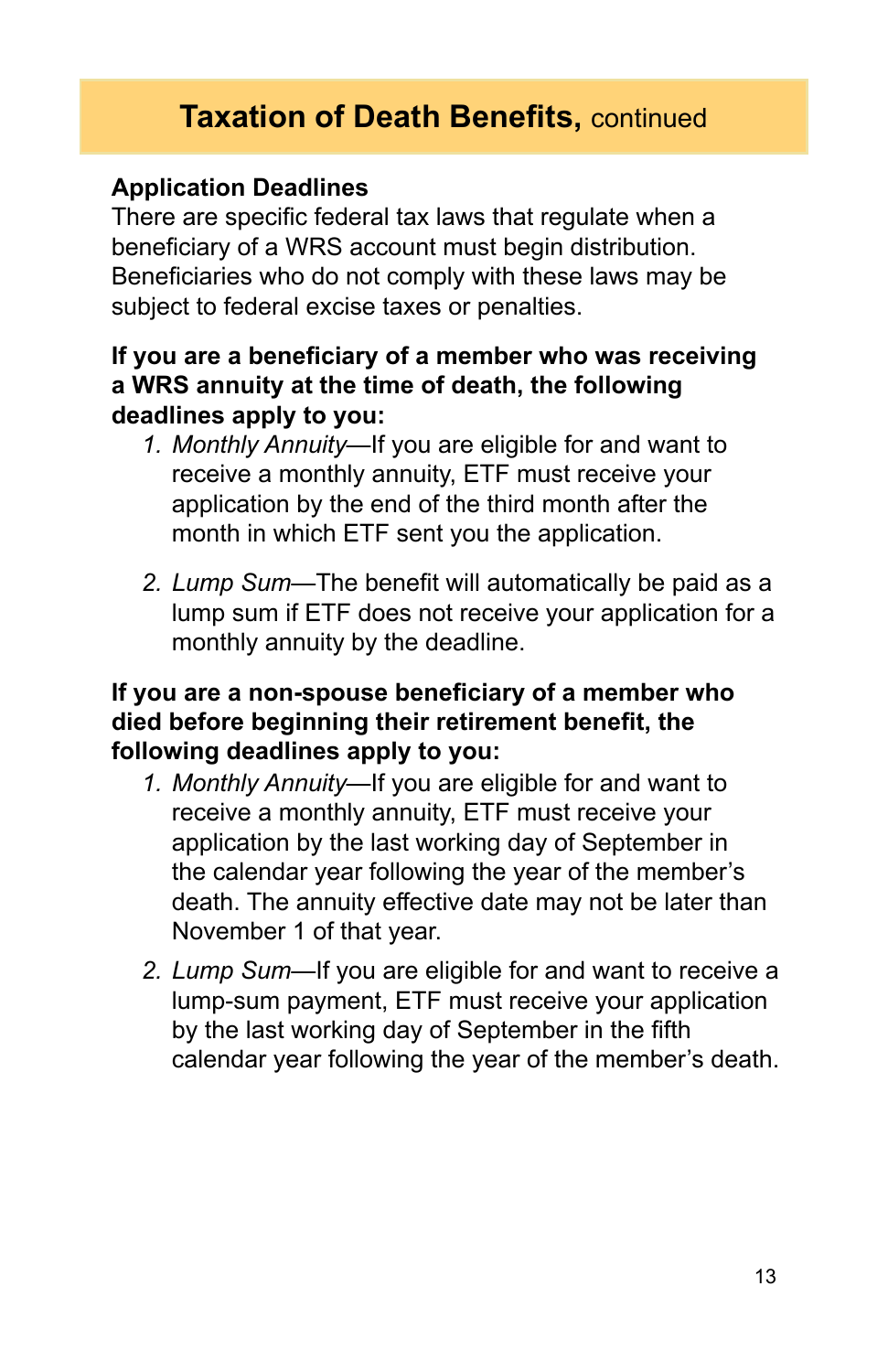#### **If you are the spouse beneficiary of a member who died before beginning their retirement benefit, the following deadlines apply to you:**

- 1. *Monthly Annuity—*If you are eligible for (and want to receive) a monthly annuity, ETF must receive your application by the last working day of September in the calendar year following the year of the member's death.
	- The annuity effective date may not be later than November 1 of that year.
	- Exception to the Monthly Annuity deadline—If you file a *[Beneficiary Designation](https://etf.wi.gov/resource/beneficiary-designation#)* (ET-2320) form with ETF by the last working day of September, in the calendar year following the year of the member's death, you may delay beginning your monthly annuity until January 1 of the year in which the member would have reached required minimum distribution age\*.
- *2. Lump Sum—*If you are eligible for and want to receive a lump-sum payment, ETF must receive your application by the last working day of September in the fifth calendar year following the year of the member's death.
	- Exception to the Lump Sum deadline—If you file a *[Beneficiary Designation](https://etf.wi.gov/resource/beneficiary-designation#)* (ET-2320) form with ETF by the last working day of September in the calendar year following the year of the member's death, you may delay receiving your lump-sum payment until January 1 of the year in which the member would have reached required minimum distribution age\*.

\*Once you stop working for a WRS employer, federal law requires you to begin receiving your benefit payment(s) by a certain date, depending on your age. This is called a [required minimum distribution \(RMD\)](https://etf.wi.gov/retirement/required-minimum-distribution).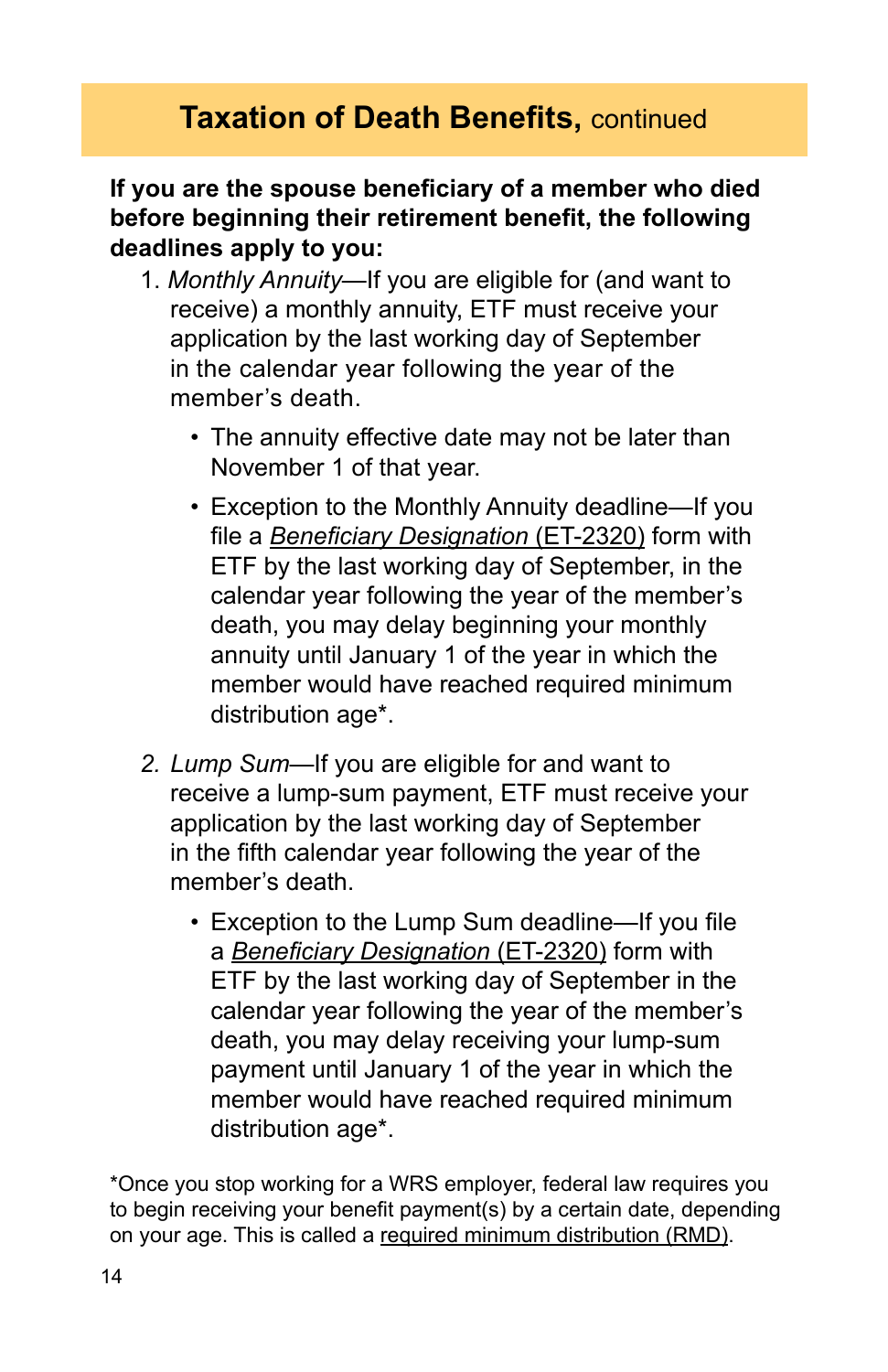For information about distribution requirements and tax penalties, see Internal Revenue Service (IRS) Publication 575 entitled *[Pension and Annuity Income](https://www.irs.gov/pub/irs-pdf/p575.pdf)*.

You may also contact the IRS or your tax consultant for additional information.